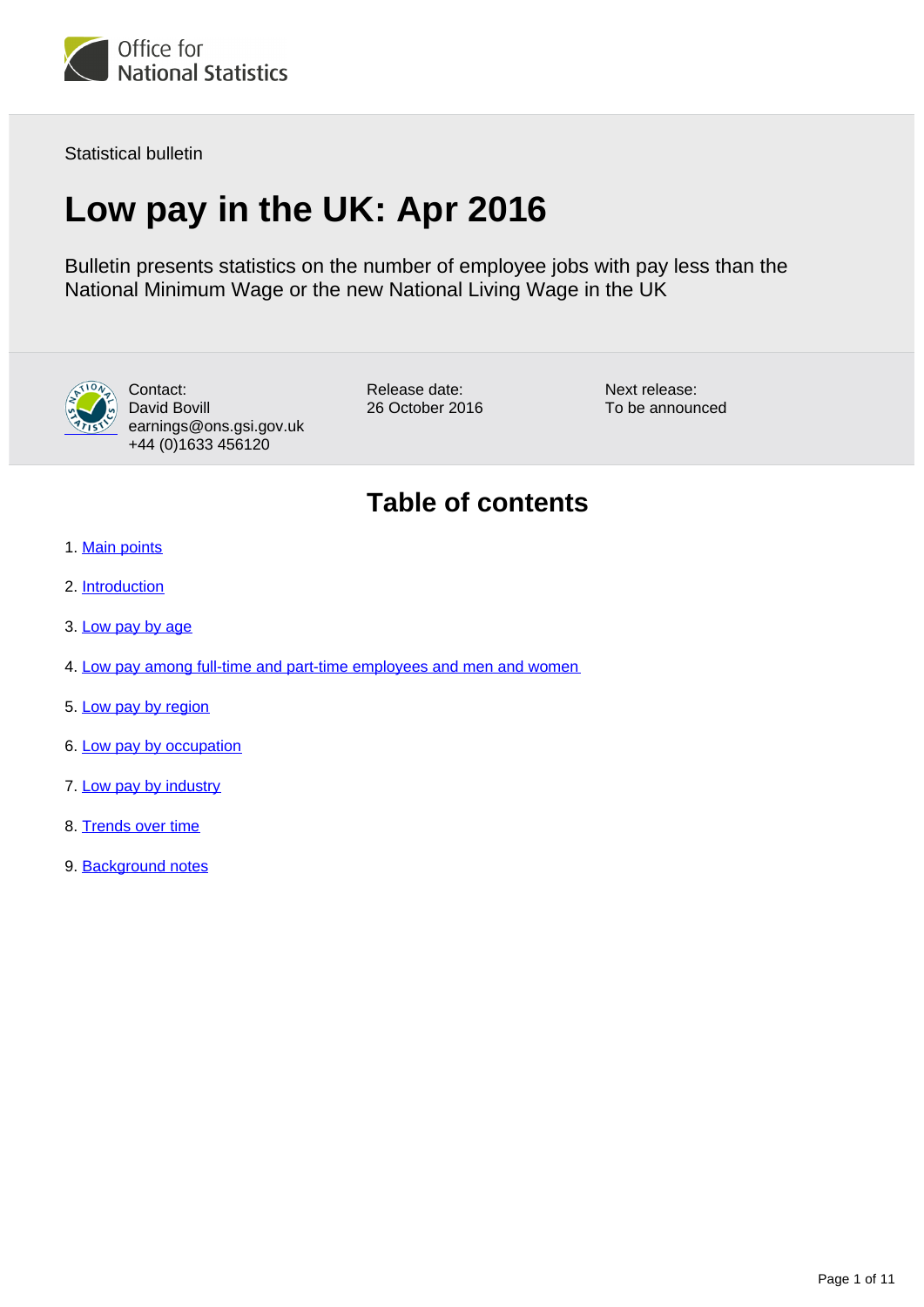# <span id="page-1-0"></span>**1 . Main points**

There were an estimated 362,000 jobs with pay less than the National Minimum Wage (NMW) or National Living Wage (NLW) held by employees aged 16 and over in April 2016, which constituted 1.3% of UK employee jobs.

There were 178,000 jobs held by full-time employees (0.9% of jobs in this group) with pay less than the minimum wage.

For part-time employees, there were 184,000 jobs (2.4% of jobs in this group) with pay less than the minimum wage.

# <span id="page-1-1"></span>**2 . Introduction**

This release presents statistics on the number of employee jobs with pay less than the National Minimum Wage (NMW) or new National Living Wage (NLW) in the UK on 13 April 2016. Accompanying datasets showing low pay estimates by sex, working pattern, age, region, occupation and industry are available on our website. The statistics are based on data from the Annual Survey of Hours and Earnings ([ASHE](http://www.ons.gov.uk/employmentandlabourmarket/peopleinwork/earningsandworkinghours/qmis/annualsurveyofhoursandearningslowpayandannualsurveyofhoursandearningspensionresultsqmi)). More information on **ASHE** is also available on our website.

Please note that the estimates in this release cannot be used as a measure of non-compliance with the minimum wage legislation. This is because it is not always possible to determine from the survey data whether an individual is eligible for the minimum wage. For example, if employees receive free accommodation, employers are entitled to offset hourly rates.

The minimum wage is a minimum amount per hour that most workers in the UK are entitled to be paid. There are different rates of minimum wage depending on a worker's age and whether they are an apprentice.

The government's NLW was introduced on 1 April 2016 for all working people aged 25 and over, and is set at £7.20 per hour. The NMW rates for those under the age of 25 still apply.

On the ASHE reference date in April 2016 the NMW rates (introduced in October 2015) were:

- £6.70 for employees aged 21 to 24
- £5.30 for employees aged 18 to 20
- £3.87 for employees aged 16 to 17
- £3.30 for apprentices aged 16 to 18 and those aged 19 or over who are in the first year of their apprenticeship

The increases between October 2014 and October 2015 for these rates were the largest increases in each individual rate since 2010 (prior to 2010 the age groups were different and there were no NMW rates for apprentices).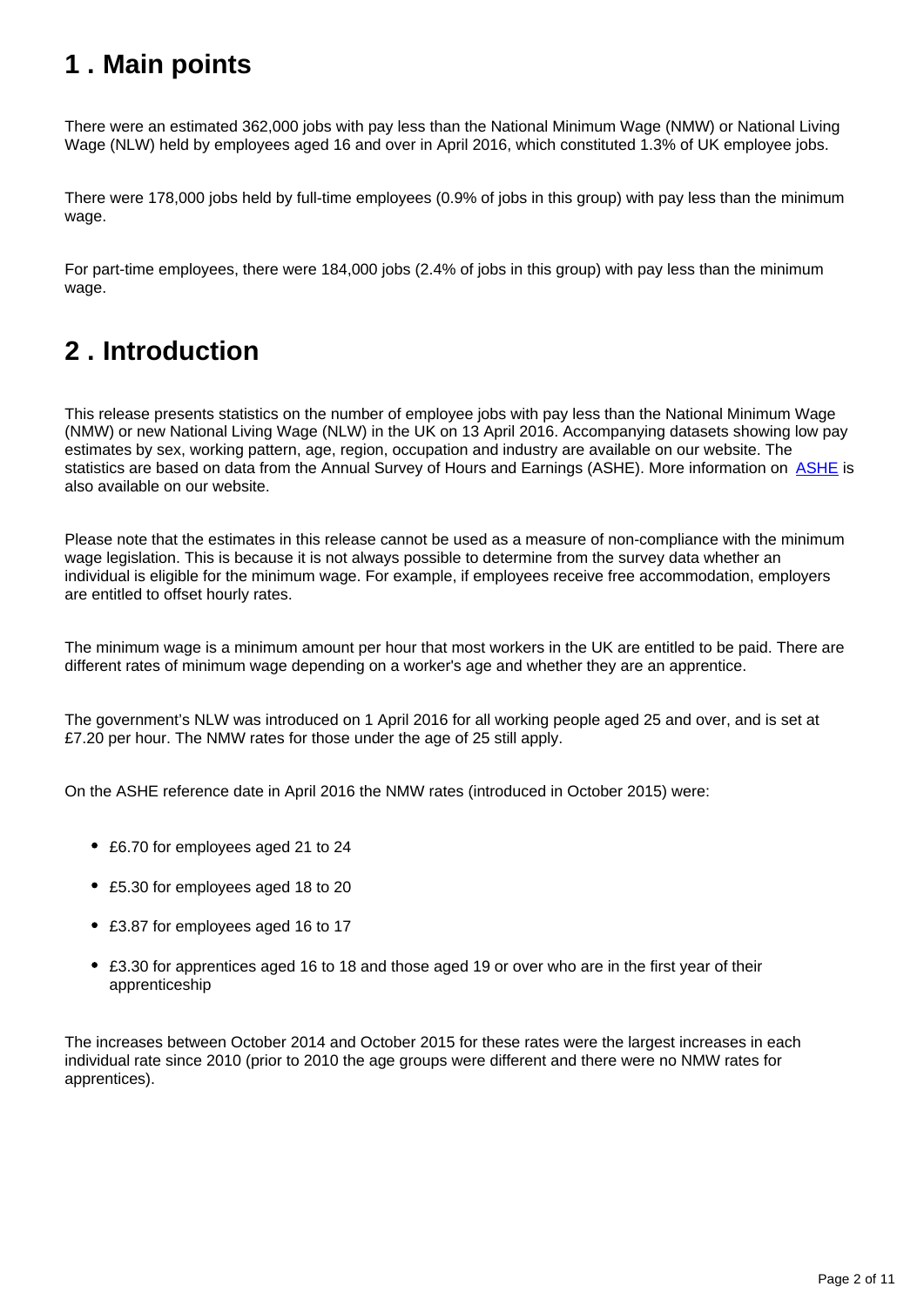In previous years the NMW rates for all employees came into force in October, around six months before the ASHE reference date. In 2016 the new NLW rate only came into force a few weeks before the ASHE reference date (13 April). Some employers do not implement the new rates immediately when they come into force, but implement them at a later date. Due to the shorter time between the NLW introduction date and when the ASHE data are collected, they may not have implemented the new rate until after the ASHE reference date. This has resulted in a discontinuity between 2015 and 2016, as the 2016 low pay estimates will include employees whose employers did not implement the new rate until after the ASHE reference date.

It is also known that some employers did not implement the new NLW on 1 April for employees whose pay period began before 1 April. This is because, legally, employers did not need to implement it until the first full pay [period](http://www.acas.org.uk/index.aspx?articleid=1902)  [following the introduction](http://www.acas.org.uk/index.aspx?articleid=1902). Therefore these employees have only been classed as low paid if their hourly earnings were less than the NMW rate that was in place before 1 April.

# <span id="page-2-0"></span>**3 . Low pay by age**

The proportion of jobs with pay less than the minimum wage varies by age group, reflecting the different rates that apply (as shown in Figure 1). In April 2016 there were 362,000 jobs with pay less than the NMW or NLW held by employees aged 16 and over, which constituted 1.3% of UK employee jobs. For 18- to 20-year-olds, 2.1% of jobs in this age group had pay less than the relevant NMW rate; for employees aged 21 to 24 the proportion was 1.4%; and for employees aged 25 and over, the proportion was 1.3%.

Please note that, due to the small sample size, estimates for the number and proportion of jobs held by 16-to 17 year-olds with pay less than the NMW is considered unreliable for practical purposes and so has not been included in Figure 1.

# **Figure 1: Number and percentage of jobs paid below the minimum wage by age group**



**UK, April 2016**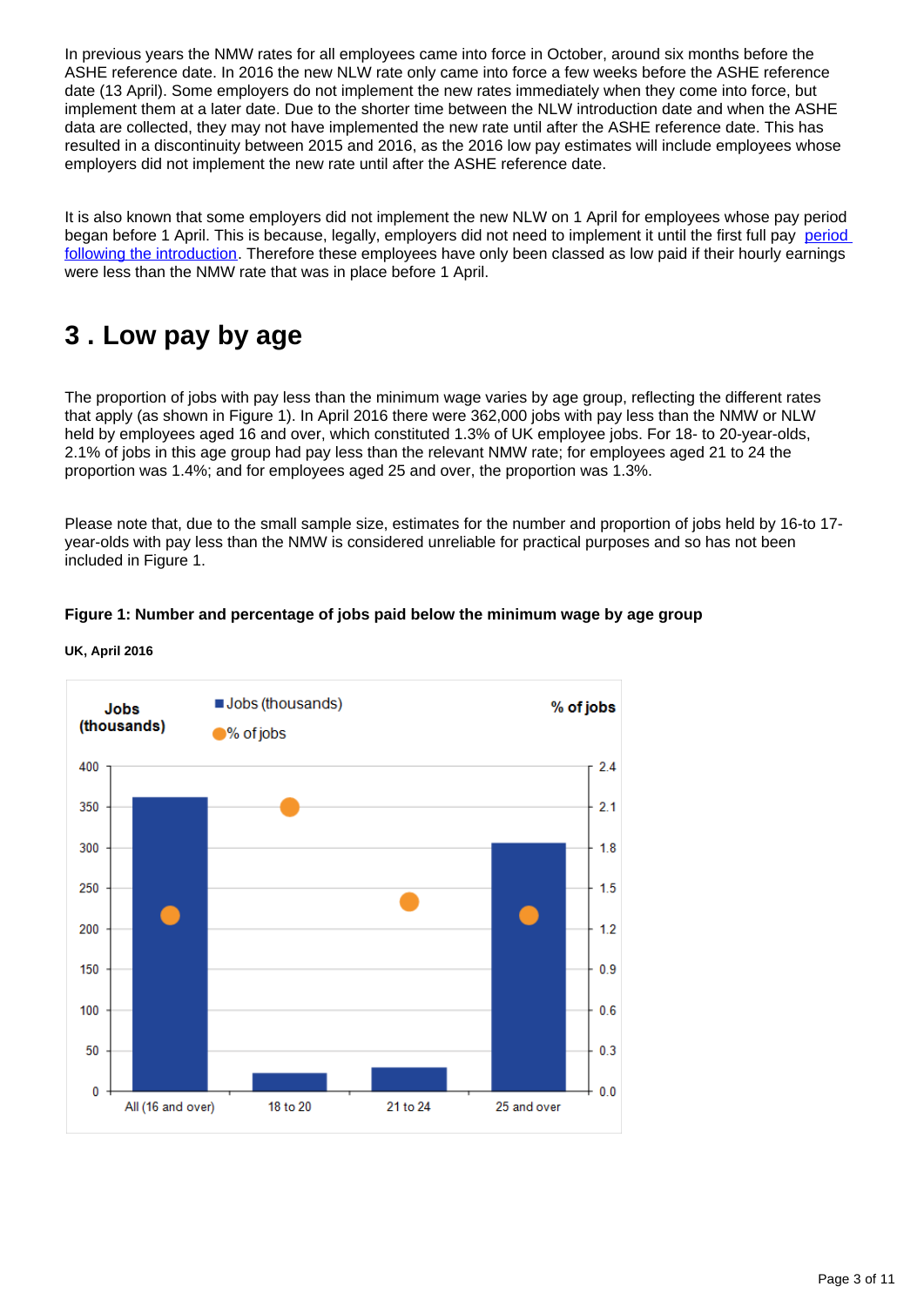# <span id="page-3-0"></span>**4 . Low pay among full-time and part-time employees and men and women**

Employees in part-time work are more likely than those in full-time work to be paid less than the minimum wage, with 2.4% of part-time jobs and 0.9% of full-time jobs falling below the minimum wage in April 2016 (Figure 2). Jobs held by women are more likely to be paid less than the minimum wage than jobs held by men (1.7% compared with 1.0% in 2016). This is consistent with the fact that a greater proportion of women work part-time than men.

## **Figure 2: Number and percentage of jobs paid below the minimum wage by full-time, part-time and sex**



**UK, April 2016**

# <span id="page-3-1"></span>**5 . Low pay by region**

In April 2016 the British regions with the highest proportion of low-paid jobs were Yorkshire and the Humber and the West Midlands, where 1.7% of jobs were paid below the minimum wage (Figure 3). The next highest were the North West and the East Midlands, both with 1.6% of jobs paid below the minimum wage. The lowest proportion of jobs below the minimum wage was in London (0.9%).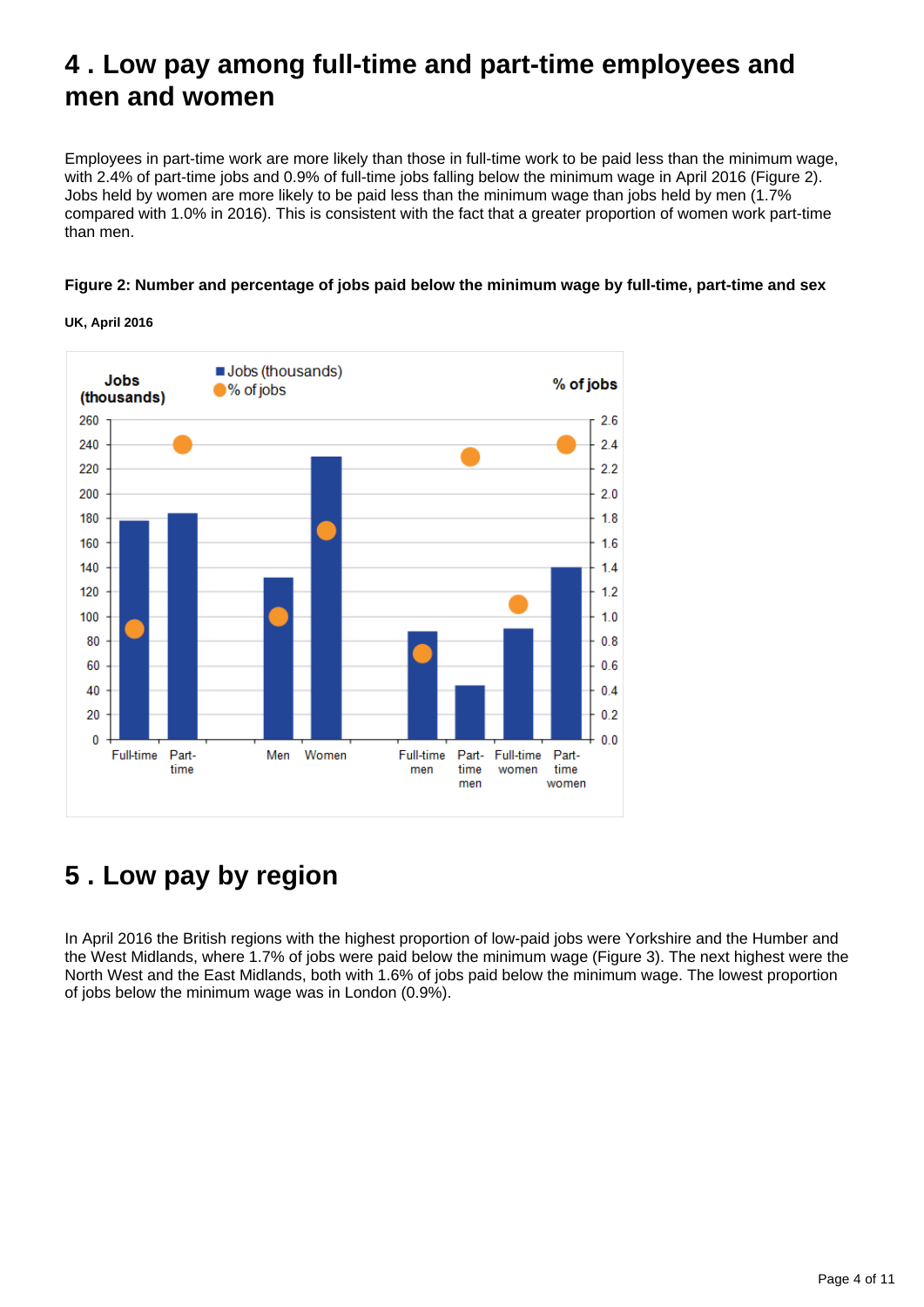#### **Figure 3: Number and percentage of jobs paid below the minimum wage by work region or country**

**Great Britain, April 2016**



# <span id="page-4-0"></span>**6 . Low pay by occupation**

The occupation group with the highest proportion of low-paid jobs was elementary occupations, in which 3.5% of jobs were paid below the minimum wage in April 2016 (Figure 4). Examples of elementary occupations are bar staff, waiters and waitresses and a range of elementary administrative, service and construction occupations. The lowest proportions were in professional occupations (0.1%) and associate professional and technical occupations (0.5%).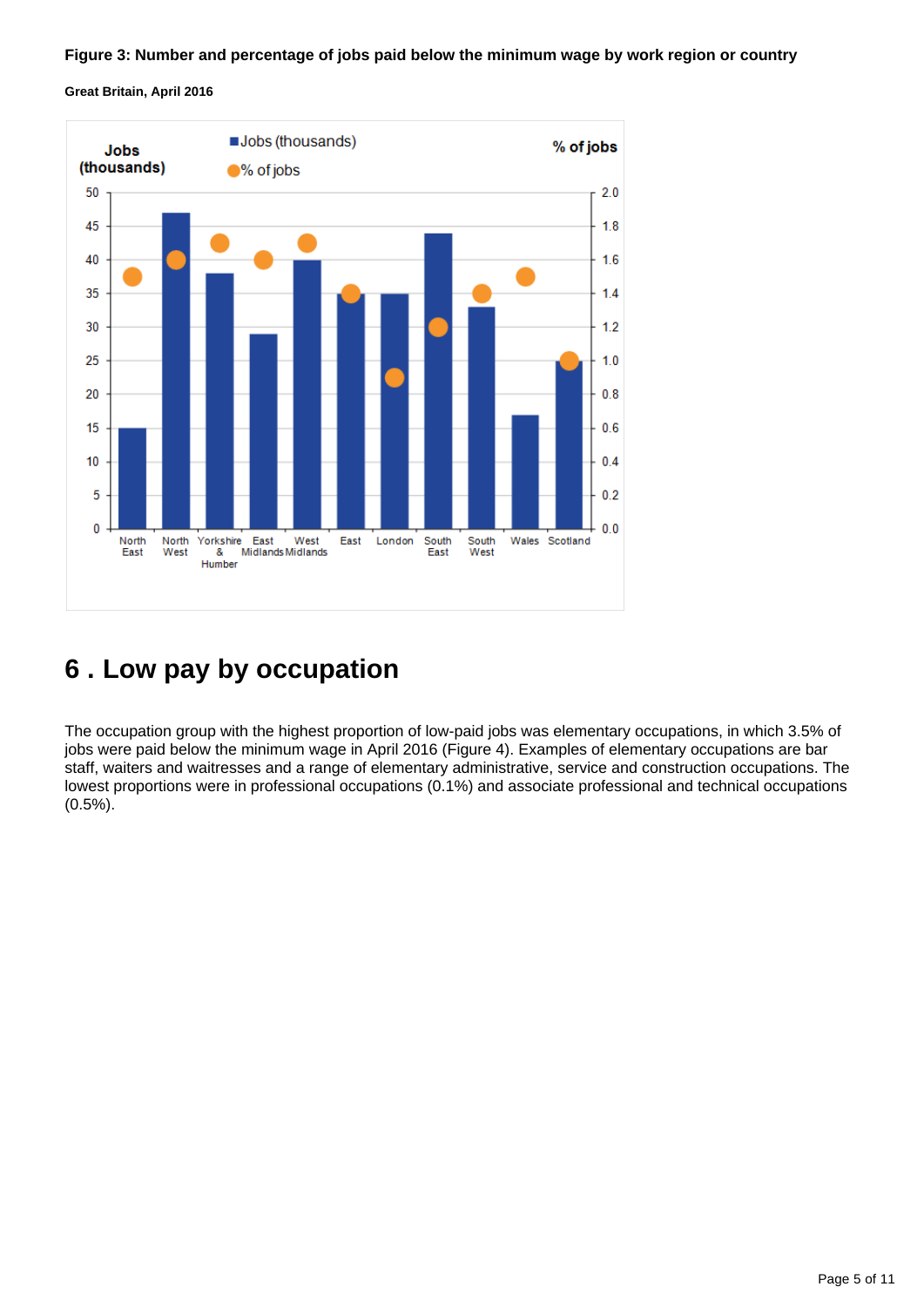## **Figure 4: Number and percentage of jobs paid below the minimum wage by major occupational group**

## **UK, April 2016**



# <span id="page-5-0"></span>**7 . Low pay by industry**

Looking specifically at low-paid industries (as defined by the Low Pay Commission), the hairdressing industry has the highest proportion of low-paid jobs, in which 7.0% of jobs were paid below the minimum wage rate in April 2016 (Figure 6). This is followed by the childcare, hospitality and cleaning industries, in which 4.0%, 3.8% and 3.7% of jobs respectively were paid below the minimum wage rate.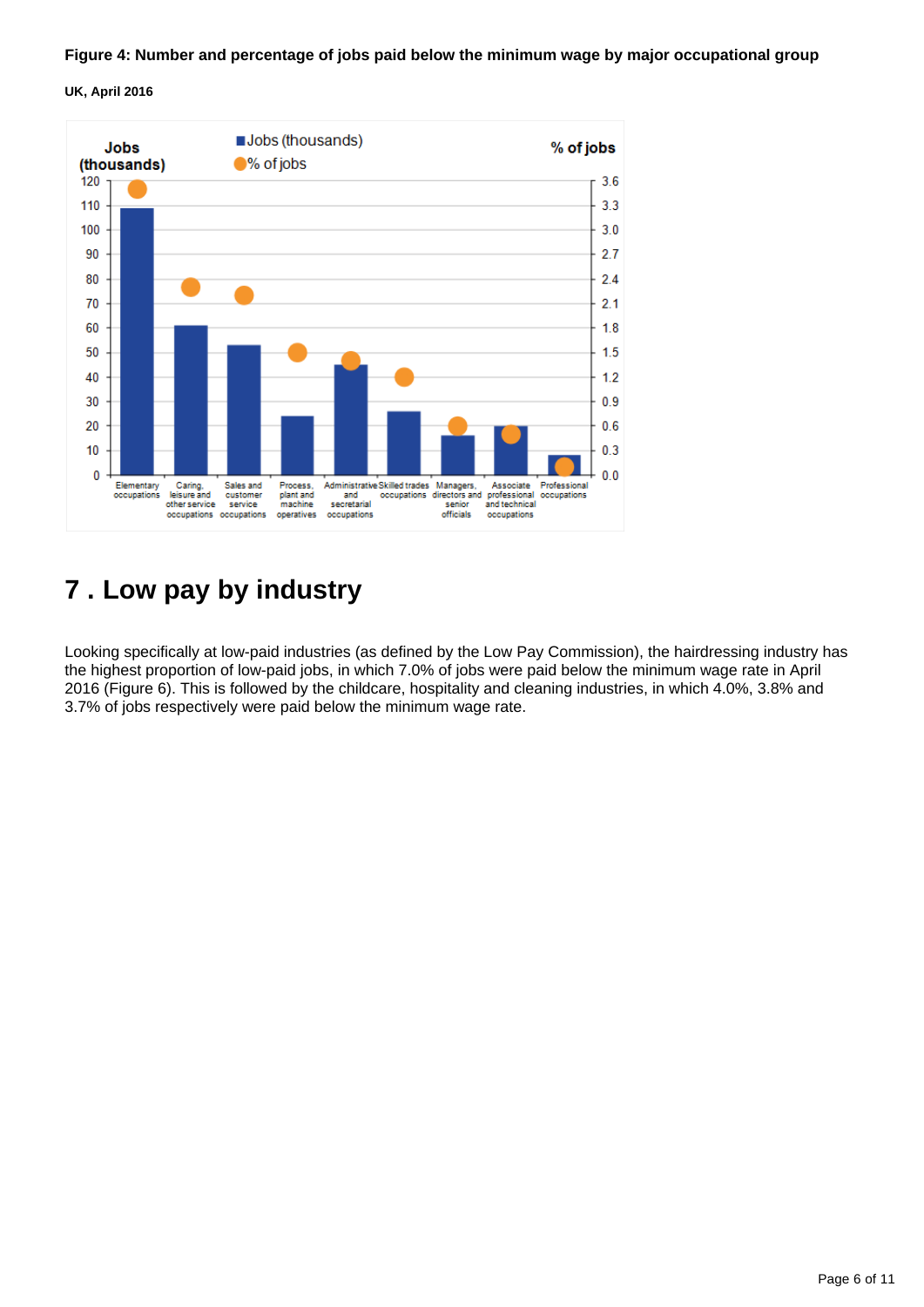## **Figure 5: Number and percentage of jobs paid below the minimum wage by low-paid industry groups**

## **UK, April 2016**



# <span id="page-6-0"></span>**8 . Trends over time**

There have been a number of discontinuities in the low pay series in recent years; consequently, estimates for the number and percentage of jobs paid below the minimum wage over time are not directly comparable.

Before 2014 it was not possible to identify apprentices in the Annual Survey of Hours and Earnings (ASHE) data and thus establish to which NMW rate they were entitled. This meant that all apprentice jobs with pay below the non-apprentice NMW rates were included in the low pay estimate, whether or not their earnings were actually above the apprentice NMW rate. The NLW, introduced on 1 April 2016, has resulted in a discontinuity between 2015 and 2016 due to the shorter time period between its introduction and the ASHE reference date. The 2016 low pay estimates will include employees whose employers did not implement the new rate when it first came into force but implemented it at a later stage after the ASHE reference date. As a result, the 2016 low pay estimates are not directly comparable to those from 2015 and previously.

In April 2016 there were 362,000 employee jobs paid below the minimum wage which constituted 1.3% of UK employee jobs. Between 2005 and 2013 the overall proportion of jobs paid below the NMW had averaged around 1.1% each year. This proportion then reduced slightly to 0.8% following the introduction of the new methodology to account for apprentices in 2014 (Figure 6). The increase in 2016 may be attributed to a few factors, including: the increase for the NMW rates (introduced in October 2015) were the largest increases in each individual rate since 2010; the new NLW for those aged 25 and over was introduced; and, most importantly, there was a shorter time period between the introduction of the NLW rate and when the ASHE data were collected.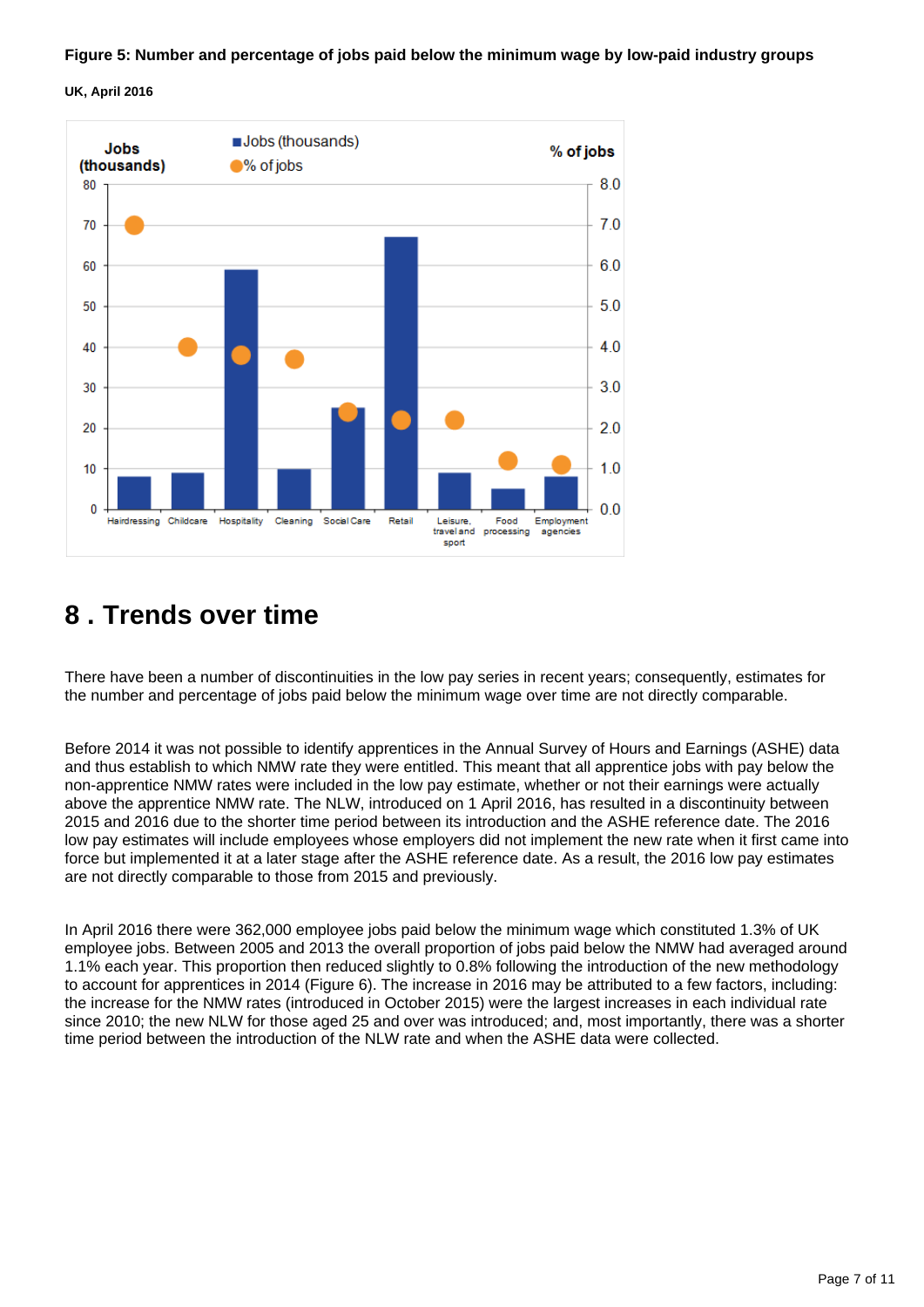### **Figure 6: Percentage of jobs paid below the National Minimum Wage or National Living Wage for full-time and part-time employees**

#### **UK, April 2005 to 2016**



# **9. Background notes**

### 1. **Survey details**

This release contains statistics from the Annual Survey of Hours and Earnings (ASHE). ASHE is based on a 1% sample of employee jobs taken from HM Revenue and Customs (HMRC) Pay As You Earn (PAYE) records. Consequently, individuals with more than one job may appear in the sample more than once. Employee jobs are defined as those held by employees and not the self-employed.

Information on earnings and hours is obtained from employers and treated confidentially. ASHE does not cover the self-employed nor does it cover employees not paid during the reference period. In 2016 information related to the pay period which included 13 April.

More detailed information is available [on our website](https://www.ons.gov.uk/employmentandlabourmarket/peopleinwork/earningsandworkinghours/bulletins/annualsurveyofhoursandearnings/previousReleases).

# **Basic quality information**

# 2. **Link to quality and methodology information**

A [Quality and Methodology Information \(QMI\) report for ASHE](http://www.ons.gov.uk/employmentandlabourmarket/peopleinwork/earningsandworkinghours/qmis/annualsurveyofhoursandearningslowpayandannualsurveyofhoursandearningspensionresultsqmi) can be found on our website. This report describes in detail the intended uses of the ASHE statistics, their general quality, and the methods used to produce them. More specific information about our [low pay methodology](http://www.ons.gov.uk/ons/guide-method/method-quality/specific/labour-market/annual-survey-of-hours-and-earnings/low-pay-estimates/index.html) is also available on our website.

# 3. **Common pitfalls in interpreting the series**

Although the low pay estimates attempt to measure the number of jobs that are paid below the minimum wage, it should be noted that the estimates cannot be used as a measure of non-compliance with the legislation. This is because it is not always possible to determine from the survey data whether an individual is eligible for the minimum wage. For example, if employees receive free accommodation, employers are entitled to offset hourly rates. Further details on who is entitled to the minimum wage can be [found on the government's website](https://www.gov.uk/national-minimum-wage/who-gets-the-minimum-wage).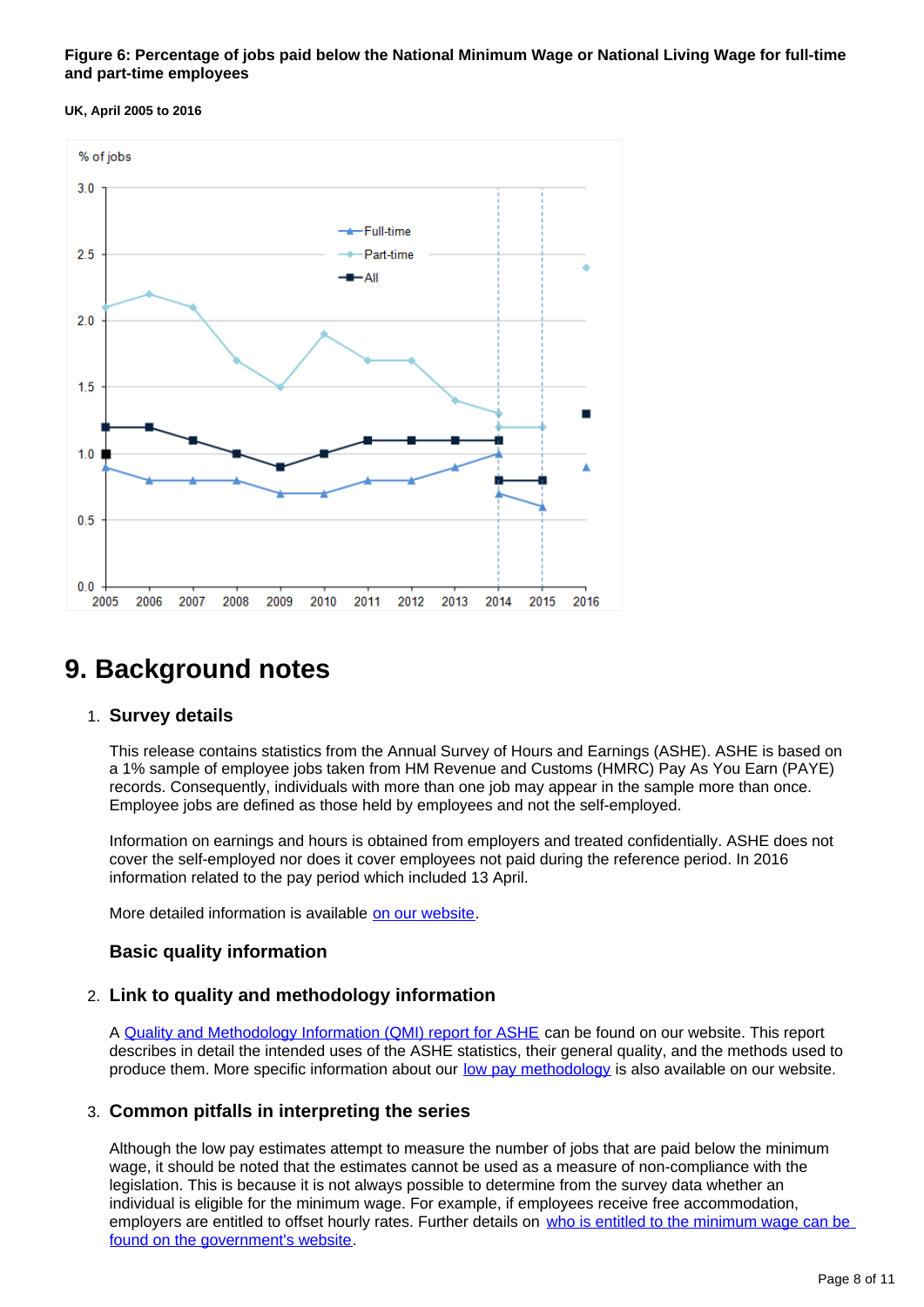# 4. **Relevance**

The low pay estimates presented relate to gross hourly pay (excluding overtime and shift premium payments) before tax, National Insurance or other deductions, and exclude payments in kind. The statistics are limited to earnings relating to the survey pay period and so exclude payments of arrears from another period made during the survey period. Any payments due as a result of a pay settlement but not yet paid at the time of the survey are also excluded.

Published low pay estimates do not include those employees whose earnings in the pay period were affected because of absence from work. Activities of households as employers and extraterritorial organisations as well as employees with an unknown industry status are also excluded.

Full-time employees are defined as those who work more than 30 paid hours per week or those in teaching professions working 25 paid hours or more per week.

This bulletin gives estimates of the total number of jobs paid below the minimum wage by sex, full-time, part-time, age, region, occupation and industry. More detailed estimates, including the UK distribution by 10p bands, are given for each year back to 1998 in the [accompanying datasets](https://www.ons.gov.uk/employmentandlabourmarket/peopleinwork/earningsandworkinghours/bulletins/lowpay/apr2016/relateddata) on our website.

UK legislation covering NMW rates for employees over the age of 18 was introduced on 1 April 1999. In October 2004 a NMW rate was introduced for 16- to 17-year-olds. Since their introduction the NMW rates have been regularly reviewed. In October 2010 the age at which employees are entitled to the main NMW rate was changed from 22 years to 21. At this time an apprentice NMW rate was also introduced. Up until 2013 it was not possible to account for this apprentice rate in the calculation of the number of jobs paid below the NMW as it was not possible to identify apprentices in the ASHE data. However this is now possible and therefore from 2014 the low pay estimates account for the apprentice NMW rate. The Government's NLW was introduced on 1 April 2016 for all working people aged 25 and over, and is set at £7.20 per hour. The minimum wage rates for those under the age of 25 still apply. Details of the different NMW rates used in the calculation of the low pay estimates over the years are given below:

- 1998 to 2000: £3.00 per hour (employees aged 18 to 21) or £3.60 per hour (employees aged 22 and over)
- 2001: £3.20 per hour (18 to 21) or £3.70 per hour (22 and over)
- 2002: £3.50 per hour (18 to 21) or £4.10 per hour (22 and over)
- 2003: £3.60 per hour (18 to 21) or £4.20 per hour (22 and over)
- 2004: £3.80 per hour (18 to 21) or £4.50 per hour (22 and over)
- $\bullet$  2005: £3.00 per hour (16 to 17) or £4.10 per hour (18 to 21) or £4.85 per hour (22 and over)
- $\bullet$  2006: £3.00 per hour (16 to 17) or £4.25 per hour (18 to 21) or £5.05 per hour (22 and over)
- $\bullet$  2007: £3.30 per hour (16 to 17) or £4.45 per hour (18 to 21) or £5.35 per hour (22 and over)
- 2008: £3.40 per hour (16 to 17) or £4.60 per hour (18 to 21) or £5.52 per hour (22 and over)
- $\bullet$  2009: £3.53 per hour (16 to 17) or £4.77 per hour (18 to 21) or £5.73 per hour (22 and over)
- $\bullet$  2010: £3.57 per hour (16 to 17) or £4.83 per hour (18 to 21) or £5.80 per hour (22 and over)
- 2011: £3.64 per hour (16 to 17) or £4.92 per hour (18 to 20) or £5.93 per hour (21 and over)
- 2012: £3.68 per hour (16 to 17) or £4.98 per hour (18 to 20) or £6.08 per hour (21 and over)
- 2013: £3.68 per hour (16 to 17) or £4.98 per hour (18 to 20) or £6.19 per hour (21 and over)
- 2014 (previous methodology): £3.72 per hour (16 to 17) or £5.03 per hour (18 to 20) or £6.31 per hour (21 and over)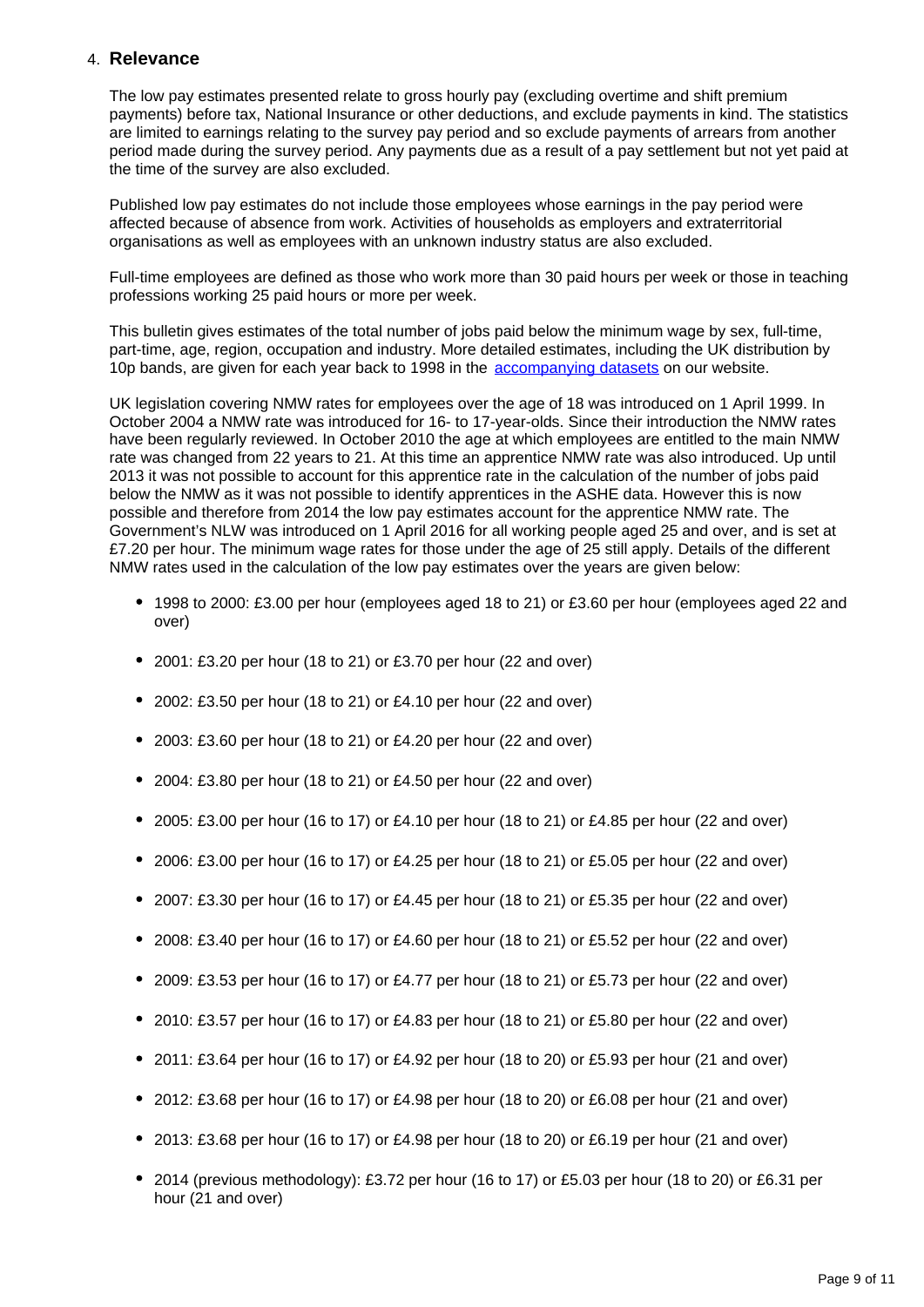- 2014 (new methodology): £2.68 per hour (apprentices aged 16 to 18 and those aged 19 or over who are in their first year) or £3.72 per hour (employees aged 16 to 17) or £5.03 per hour (employees aged 18 to 20) or £6.31 per hour (employees aged 21 and over)
- 2015: £2.73 per hour (apprentices aged 16 to 18 and those aged 19 or over who are in their first year) or £3.79 per hour (employees aged 16 to 17) or £5.13 per hour (employees aged 18 to 20) or £6.50 per hour (employees aged 21 and over)
- 2016: £3.30 per hour (apprentices aged 16 to 18 and those aged 19 or over who are in their first year) or £3.87 per hour (employees aged 16 to 17) or £5.30 per hour (employees aged 18 to 20) or £6.70 per hour (employees aged 21 to 24) or £7.20 per hour (employees aged 25 and over)

# 5. **Accuracy**

### **Revisions**

In line with normal practice this release contains revised estimates for the number of jobs paid below the NMW from the 2015 ASHE, which were first published on 18 November 2015. These estimates take account of some corrections to the original 2015 ASHE data that were identified during the validation of the results for 2016, as well as late returns. Low pay estimates for 2015 have been revised up by 9,000 jobs.

#### **Sampling error**

Sampling error results from differences between a target population and a sample of that population. Sampling error varies partly according to the sample size for any particular breakdown or "domain". Indications of the quality of ASHE estimates are provided in the form of coefficients of variation (CV). The CV is the ratio of the standard error of an estimate to the estimate, expressed as a percentage. Generally, if all other factors are constant, the smaller the CV, the higher the quality of the estimate. The coefficients of variation for estimates of UK jobs paid below the minimum wage by age group in April 2016 are shown below:

- 16 to 17 years: 21.2%
- 18 to 20 years: 9.2%
- 21 to 24 years: 7.7%
- 25 years and over: 2.2%
- All over 16 years: 2.0%

### **Response**

The 2016 ASHE is based on approximately 183,000 returns.

### **ASHE – LFS central estimates 1998 to 2003**

From 1998 to 2003, the average of the ASHE and the Labour Force Survey (LFS) estimates (the "central estimate") was taken as the best available indication of the number of jobs paid below the NMW. This was because ASHE could not stand alone as the source for low pay estimates without the additional samples introduced in 2004 to improve its coverage. For comparison, the estimate for low pay jobs in 2004 was 276,000 with the additional samples, and 270,000 with the central estimate.

### **ASHE coverage change in 2014**

The rules covering which employments employers were required to report via PAYE changed in April 2013, effectively extending the coverage of the ASHE sample to include employments that were not covered under the previous rules. The new reporting system is known as "Real Time Information" (or RTI).

Analysis on 2014 results showed that the composition of the ASHE sample was not substantially distorted as a consequence of the move to RTI. This is because the majority of the RTI-type jobs were already being reported via PAYE by employers in previous years. Consequently we judge that the impact of the move to RTI on the low pay estimates for ASHE is negligible.